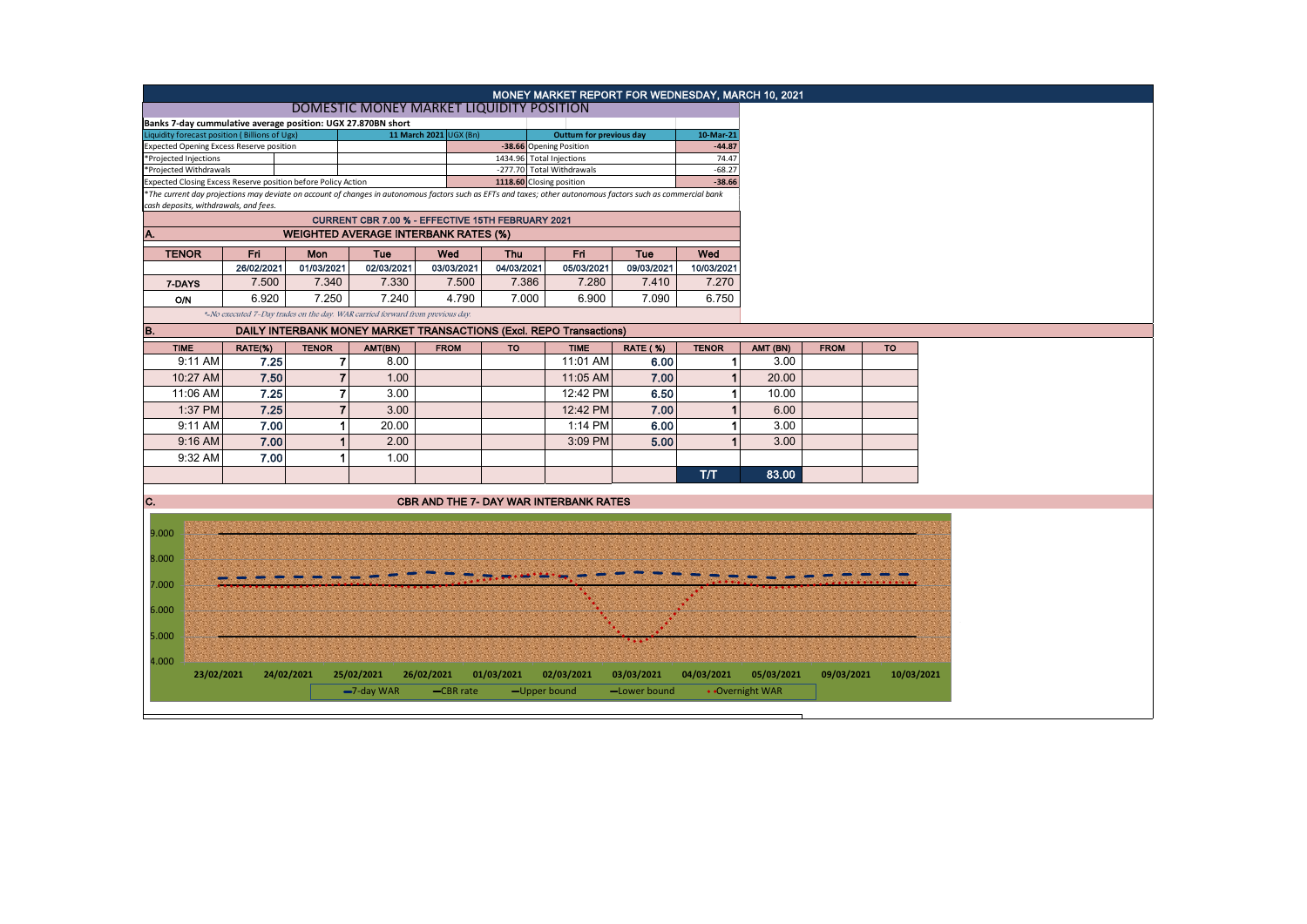| D.<br>MONETARY POLICY OPERATIONS MATURITIES PROFILE: (11 MAR 2021 - 15 APR 2021)      |                                            |             |                   |                 |                                                  |                           |               |            |              |                |  |  |
|---------------------------------------------------------------------------------------|--------------------------------------------|-------------|-------------------|-----------------|--------------------------------------------------|---------------------------|---------------|------------|--------------|----------------|--|--|
| <b>DATE</b>                                                                           | <b>THUR</b>                                | <b>THUR</b> | <b>THUR</b>       | <b>THUR</b>     | <b>THUR</b>                                      | <b>TOTAL</b>              |               |            |              |                |  |  |
|                                                                                       | 11-Mar-21                                  | 18-Mar-21   | 25-Mar-21         | 01-Apr-21       | 15-Apr-21                                        |                           |               |            |              |                |  |  |
| <b>REPO</b>                                                                           | 1,141.51                                   |             |                   |                 |                                                  | 1,141.51                  |               |            |              |                |  |  |
| <b>REV REPO</b>                                                                       |                                            |             |                   |                 |                                                  |                           |               |            |              |                |  |  |
| <b>DEPO AUCT</b>                                                                      | $\overline{\phantom{a}}$                   | 137.25      | 114.40            | 32.22           | 62.10                                            | 345.97                    |               |            |              |                |  |  |
| <b>TOTALS</b>                                                                         | 1,141.51                                   | 137.25      | 114.40            | 32.22           | 62.10                                            | 1,487.48                  |               |            |              |                |  |  |
| Total O/S Deposit Auction balances held by BOU up to 29 APRIL 2021: UGX 515 BN        |                                            |             |                   |                 |                                                  |                           |               |            |              |                |  |  |
| Total O/S Repo, Reverse Repo & Deposit Auction balances held by BOU: UGX 1,655 BN     |                                            |             |                   |                 |                                                  |                           |               |            |              |                |  |  |
|                                                                                       | (EI) STOCK OF TREASURY SECURITIES          |             |                   |                 | Eii)<br><b>MONETARY POLICY MARKET OPERATIONS</b> |                           |               |            |              |                |  |  |
|                                                                                       | <b>LAST TBIILS ISSUE DATE: 11-FEB-2021</b> |             |                   |                 | (VERTICAL REPOS, REV-REPOS & DEPOSIT AUCTIONS)   |                           |               |            |              |                |  |  |
|                                                                                       | On-the-run O/S T-BILL STOCKs (Bns-UGX)     |             | 6,064.12          | 11/03/2021      | OMO                                              | <b>ISSUE DATE</b>         | <b>AMOUNT</b> | <b>WAR</b> | <b>RANGE</b> | <b>TENOR</b>   |  |  |
|                                                                                       | On-the-run O/S T-BONDSTOCKs(Bns-UGX)       |             | 18,153.34         | 11/03/2021 REPO |                                                  | $27 - Jan$                | 191.00        | 7.000      |              |                |  |  |
|                                                                                       | TOTAL TBILL & TBOND STOCK- UGX             |             | 24,217.47         |                 | <b>REPO</b>                                      | 28-Jan                    | 493.00        | 7.000      |              |                |  |  |
| O/S=Outstanding                                                                       |                                            |             |                   |                 | <b>DAUT</b>                                      | $28 - Jan$                | 65.14         | 7.302      |              | 28             |  |  |
| <b>MATURITY</b>                                                                       | TOTAL STOCK YTM (%)                        |             | <b>CHANGE IN</b>  |                 | <b>DAUT</b>                                      | 28-Jan                    | 54.47         | 7.593      |              | 56             |  |  |
|                                                                                       | (BN UGX)                                   | AT CUT OFF* | $\vert$ YTM (+/-) |                 | <b>REPO</b>                                      | $01-Feb$                  | 389.00        | 7.000      |              |                |  |  |
| 91                                                                                    | 68.26                                      | 7.185       | $-0.163$          |                 | <b>REPO</b>                                      | 03-Feb                    | 208.00        | 7.000      |              |                |  |  |
| 182                                                                                   | 458.93                                     | 10.566      | 0.066             |                 | <b>REPO</b>                                      | $04$ -Feb                 | 763.00        | 7.000      |              |                |  |  |
| 364                                                                                   | 5,536.94                                   | 11.849      | $-0.291$          |                 | DAUT                                             | 04-Feb                    | 8.95          | 7.325      |              | 28             |  |  |
| 2YR                                                                                   |                                            | 13.550      | $-1.700$          |                 | <b>REPO</b>                                      | 11-Feb                    | 679.50        | 7.000      |              |                |  |  |
| 3YR                                                                                   |                                            | 15.750      | 0.250             |                 | <b>REPO</b>                                      | 17-Feb                    | 313.50        | 7.000      |              |                |  |  |
| 5YR                                                                                   | 1,871.05                                   | 16.500      | 1.600             |                 | <b>REPO</b>                                      | $18$ -Feb                 | 601.00        | 7.000      |              |                |  |  |
| <b>10YR</b>                                                                           | 8,332.54                                   | 16.000      | $-0.150$          |                 | <b>DAUT</b>                                      | 18-Feb                    | 34.95         | 7.324      |              | 28             |  |  |
| <b>15YR</b>                                                                           | 6,932.04                                   | 16.100      | $-0.400$          |                 | <b>DAUT</b>                                      | 18-Feb                    | 61.39         | 7.589      |              | 56             |  |  |
| <b>20YR</b>                                                                           | 1,017.70                                   | 16.990      | $-0.510$          |                 | <b>REPO</b>                                      | 23-Feb                    | 136.50        | 7.000      |              | $\overline{2}$ |  |  |
| Cut OFF is the lowest price/ highest yield that satisfies the auction awarded amount. |                                            |             |                   |                 | <b>REPO</b>                                      | 25-Feb                    | 354.50        | 7.000      |              |                |  |  |
|                                                                                       |                                            |             |                   |                 | DAUT                                             | 25-Feb                    | 58.97         | 7.303      |              | 28             |  |  |
|                                                                                       |                                            |             |                   |                 | <b>DAUT</b>                                      | 25-Feb                    | 108.34        | 7.576      |              | 56             |  |  |
|                                                                                       |                                            |             |                   |                 | <b>REPO</b>                                      | 26-Feb                    | 316.00        | 7.000      |              | 6              |  |  |
| <b>REPO</b>                                                                           |                                            |             |                   |                 |                                                  | 02-Mar                    | 252.00        | 7.000      |              |                |  |  |
|                                                                                       |                                            |             |                   |                 | <b>DAUT</b>                                      | 04-Mar                    | 32.04         | 7.305      |              | 28             |  |  |
|                                                                                       |                                            |             |                   |                 | <b>DAUT</b>                                      | $04$ -Mar $\vert$         | 58.42         | 7.585      |              | 56             |  |  |
|                                                                                       |                                            |             |                   |                 | <b>REPO</b>                                      | 04-Mar -                  | 1,012.00      | 7.000      |              |                |  |  |
|                                                                                       |                                            |             |                   |                 | <b>REPO</b>                                      | 05-Mar                    | 128.00        | 7.000      |              | 6              |  |  |
|                                                                                       |                                            |             |                   |                 |                                                  | WAR-Weighted Average Rate |               |            |              |                |  |  |